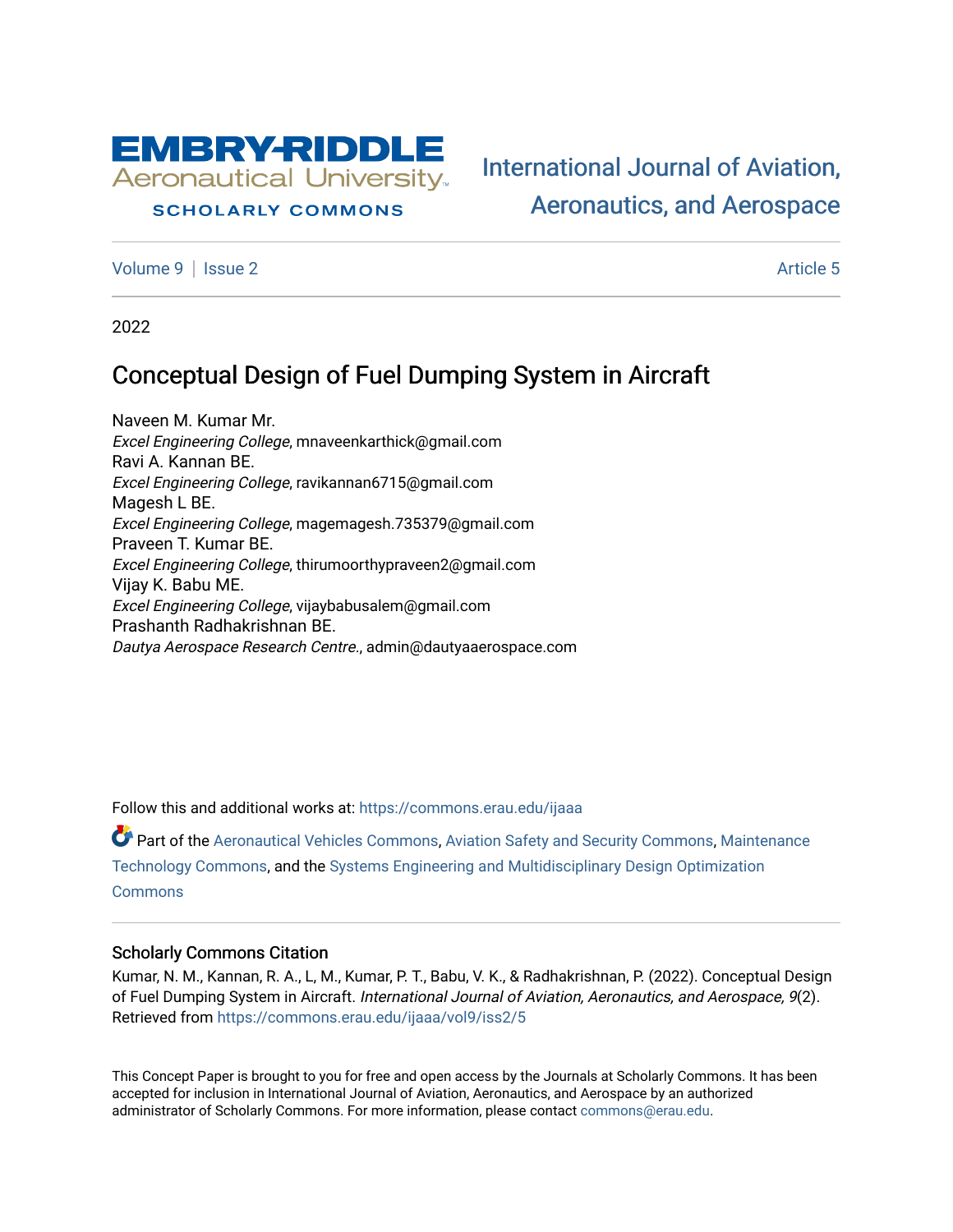# Conceptual Design of Fuel Dumping System in Aircraft

# Cover Page Footnote

Naveen M Kumar, Conceptual Design of Fuel Dumping System in Aircraft (Tamil Nadu, Excel Engineering College, 2022)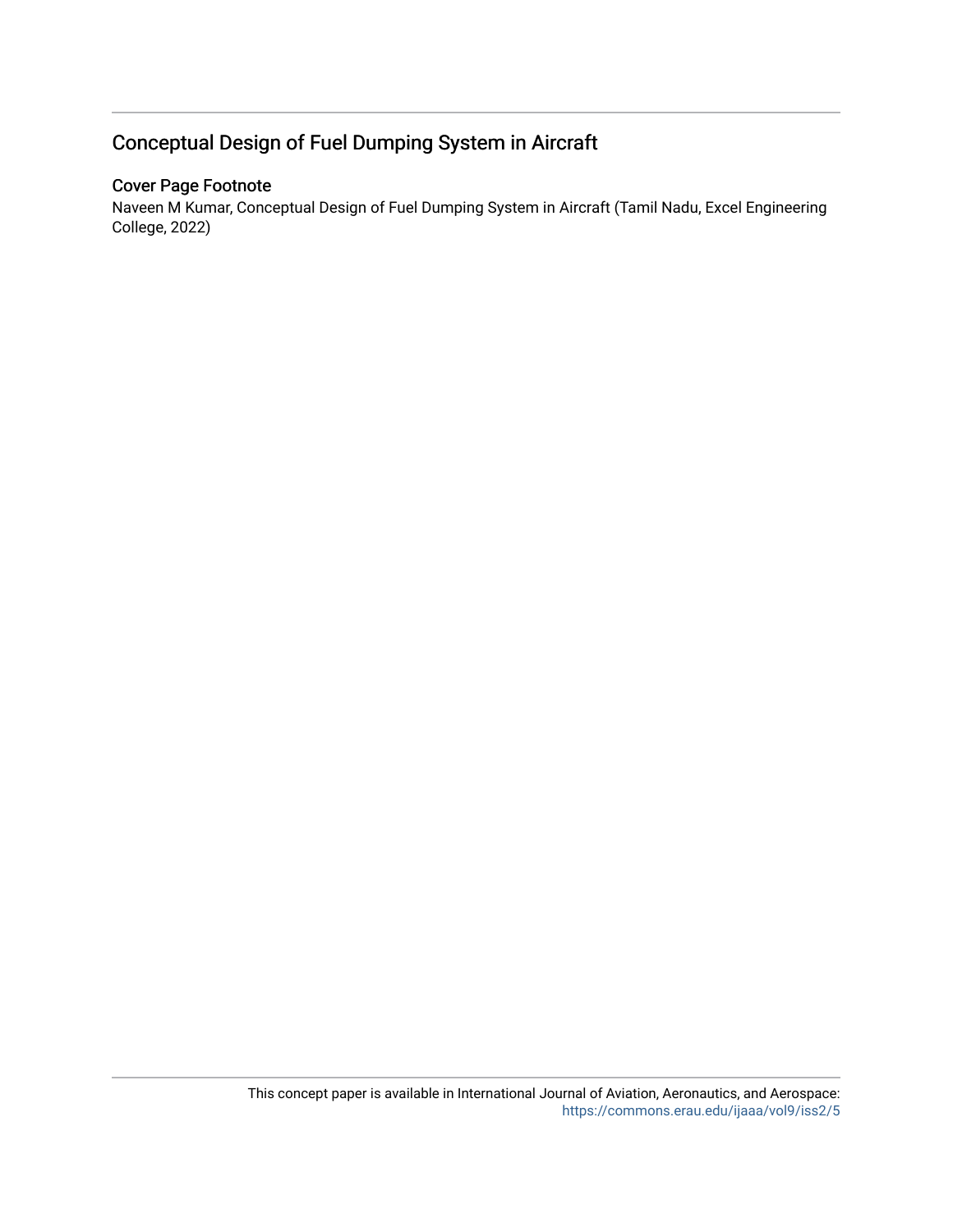Fuel jettisoning has always been an option for commercial airlines, in an acknowledgment of an in-flight emergency or an unforeseen operational requirement. It is typically jettisoned to reduce the weight of the aircraft and increase the probability of a safe landing. Every year, aircraft dump thousands of gallons of aircraft fuel into the atmosphere. Fuels are released at a specific height by using set calculations. As per the calculation, the fuel evaporates before reaching the ground. If aircraft occasionally establish hydrocarbons by jettisoning fuel at low altitudes in the troposphere, there is only a small increase of hydrocarbons in the region as the fuel evaporates. However, if the aircraft fuel contacts the ground, there is a potential for negative environmental consequences such as crop damage or water pollution (Clewell & Good, 1980; Good & Clewell, 1980).

Aircraft use their fuel dumping system to jettison fuel. This system includes several types of valves and pumps. Pilots manage the fuel dumping itself by flipping a switch in the cockpit to initiate the jettison (dump) system. Once the system is ON, fuel is pumped out via valves placed in the wings. Fuel dumped into the atmosphere will naturally evaporate.

We worked on this project to rescue the fuel from jettisoning in the atmosphere by using the external rubber tank. The external tank with parachutes is placed on a fuel-exiting valve on the wing. After filling the tank, the tank is released into the atmosphere. The rubber tank is located and rescued by using the GPS fixed to the parachute bag.

### **Fuel Dumping**

Fuel jettison is the intentional, controlled, removal of fuel from an aircraft while airborne. Not all aircraft styles contain a fuel jettison capability - larger aircraft typically have jettison systems while smaller aircraft may not have a jettison system.

The pilot jettisons fuel to reduce aircraft weight. This situation can arise for a number of reasons, such as after an engine failure or a medical situation. For these situations, the pilots may decide to reduce the aircraft weight below maximum certified landing weight because of decision to return to the departure airport or initiate a diversion to a different airport.

# **Impacts**

If the liquid fuel contact with the earth, there is a possibility of negative environmental issues like crop injury or pollution. Jet fuel is created of very different venomous hydrocarbons as well as benzyl that have joined to cancer; however, it conjointly carries a variety of additives in addition to biocides to manage microorganism and fungous development in craft fuel systems (Quackenbush et al., 1994). Thus, there would make certain hazards if these classes of chemical mixtures encountered areas such as water resources, farmland, or urban housing.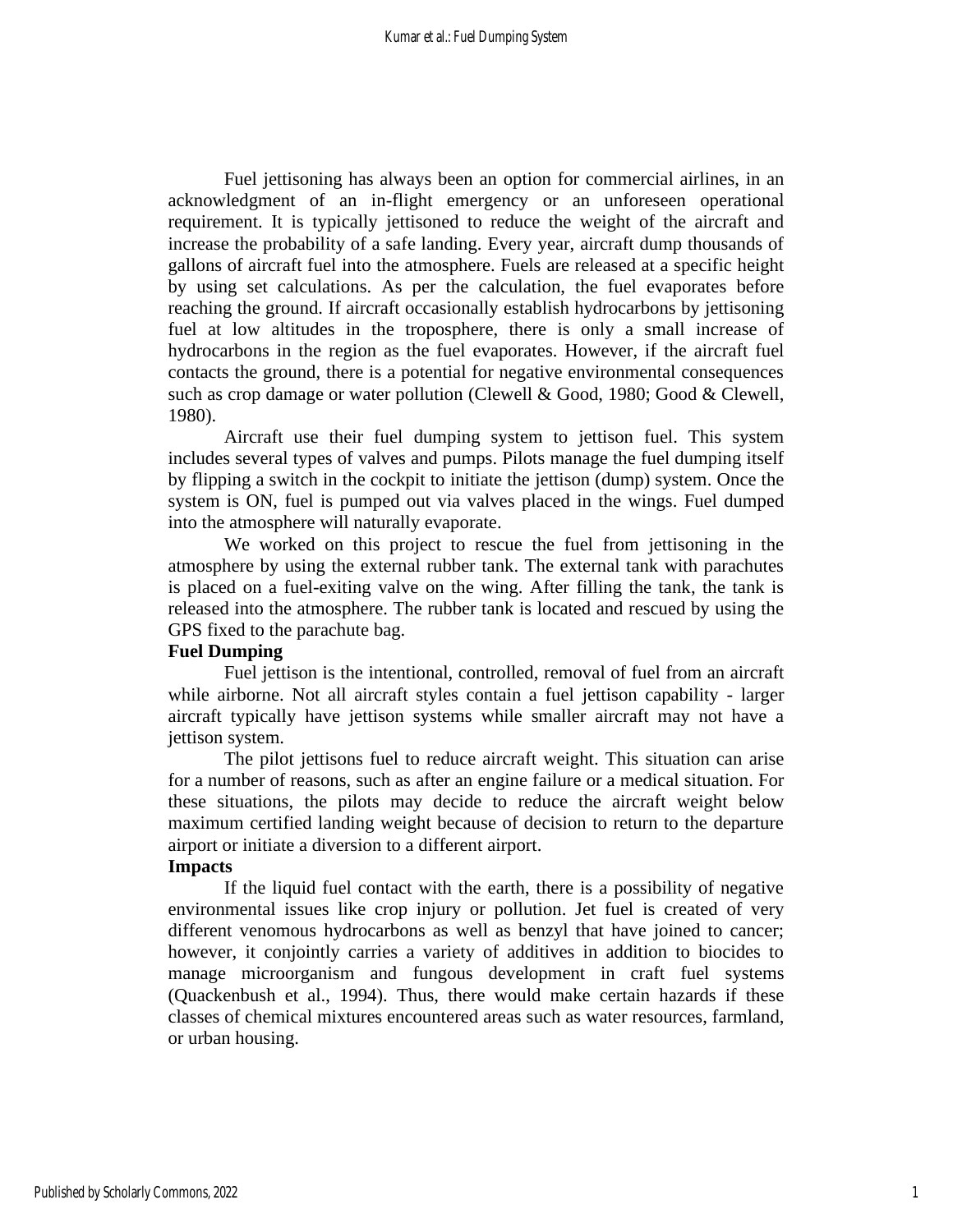# **Problem**

The potential hazards associated with fuel dumping process are soil pollution, water pollution, and it causes several skin disease and eye rachis for human beings and animals. In addition, due to fuel dumping, the airlines incur huge monetary loss on it.

#### **Purpose**

The purpose of this study was to rescue unburned fuels from dumping process. It reduces the soil pollution, crop damage, water pollution and saves human beings from several diseases and eye rachis. In addition, it saves airlines from monetary loss and increases their profits.

# **Methodology**

Pilots determine whether or not they need to dump fuel. Coordinating with air traffic control, pilots initiate the dumping procedure. When the pilot switches the fuel dumping system ON, unbound fuels travelled from tank to jettison value by several pipelines.

A small pipe-like section with an external rubber tank and parachute mounted at the end of the jettison nozzle in the wing. The external rubber tank placed inside the pipe by folding into small size and the small parachute connected with it. The unburned fuel is received in an external fuel tank. Once the fuel is reserved in an external tank, the tank is released into the atmosphere. A parachute placed on the external tank allow it to safely fall to the earth. After the aircraft lands at the airport, the external fuel tank rescued by using the GPS or another navigation system. Now, we can reuse the fuel saved from dumping. It reduces the airline's fuel cost and pollution caused by jet fuel.

The external fuel tank is prepared by using the rubber material of Butyl rubber with three layers for effective landing to avoid the exposing on landing period (Hachette Filipacci, 2009). The capacity of external fuel tank capacity is 10,500 L; it may change based on aircraft fuel capacity.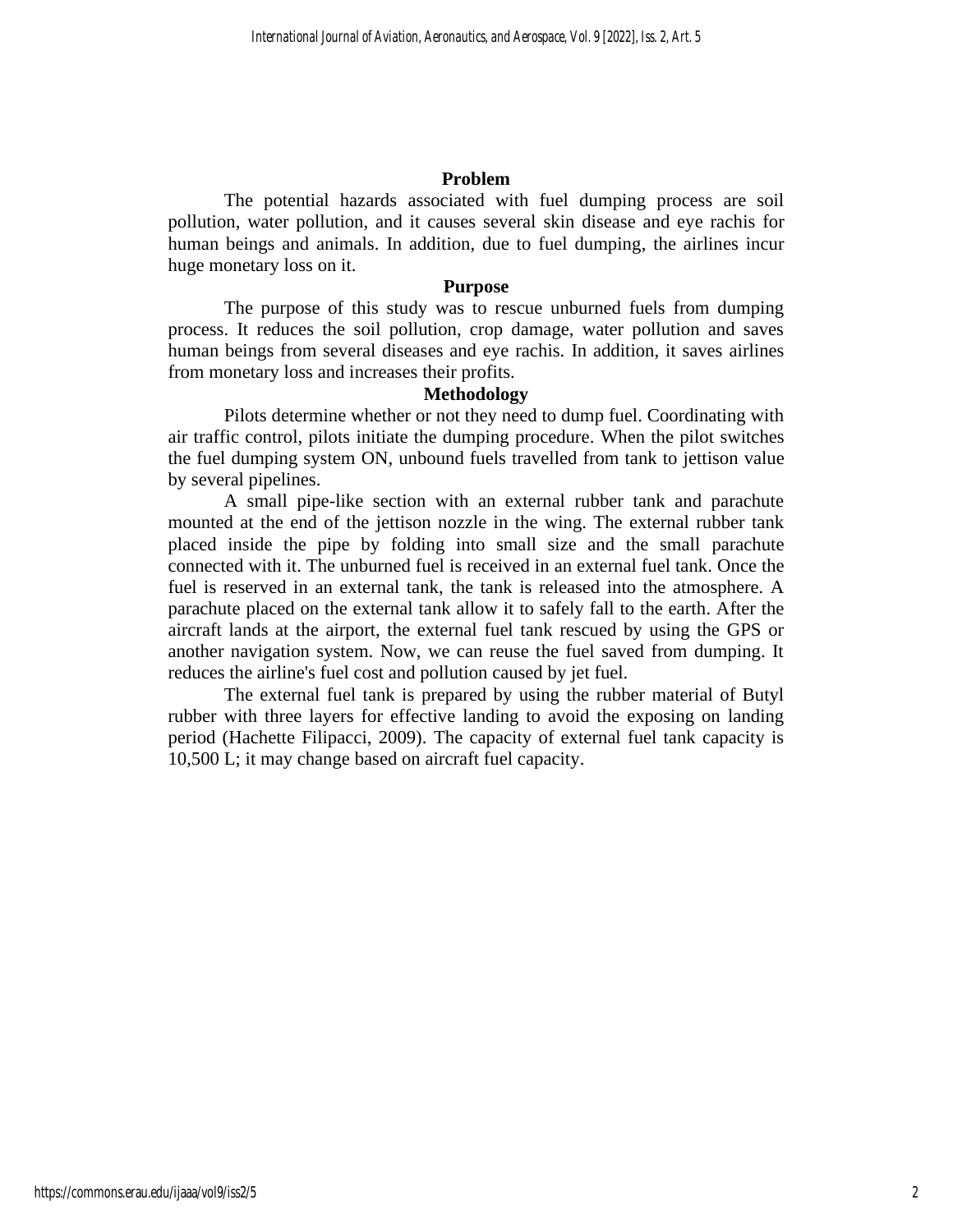# **Figure 1**

*Fuel Dumping System Process*



**Figure 2** *Model of the Wing with Folded Fuel Tank and Parachute.*

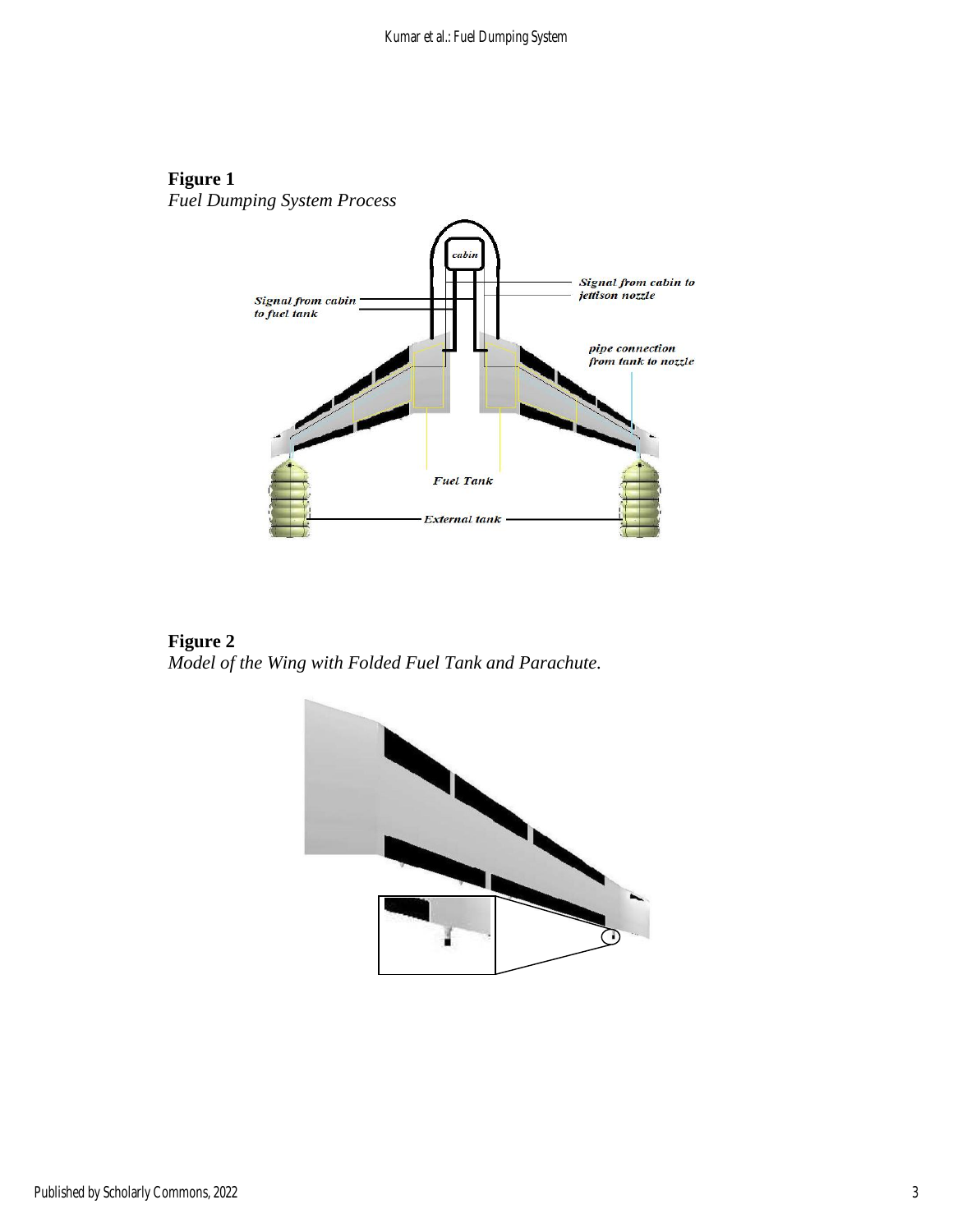# **Figure 3**

*Fuel Filled External Tank*



**Figure 4** *Cross-Section View*

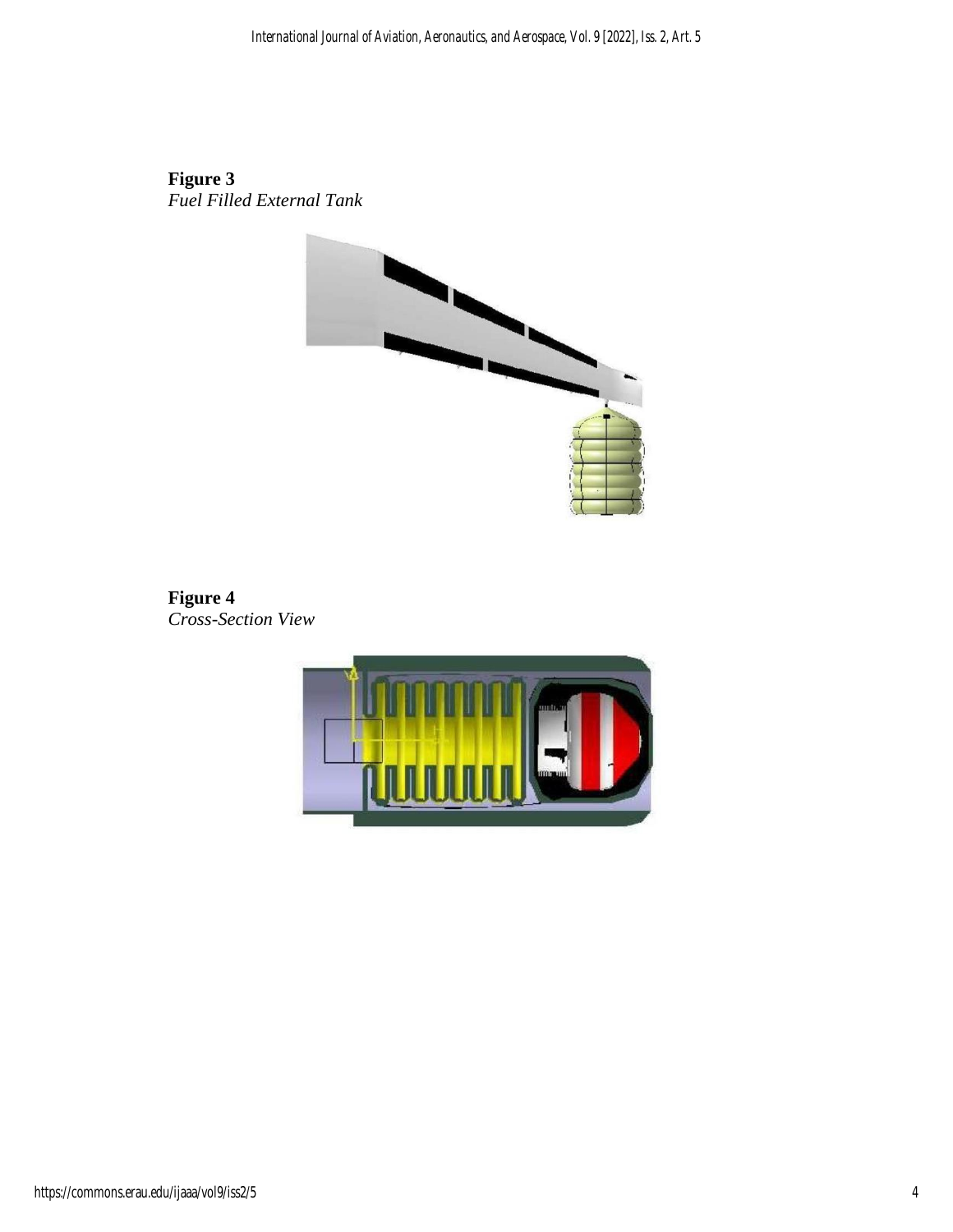## **Figure 5** *External Fuel Tank Released over the Atmosphere*



#### **Conclusion**

The project from our mind finally used to secure and save the environment and atmosphere and to consume the fuel cost in airlines. Our idea saves the unburned fuel of aircraft from dumping over the atmosphere by adding a temporary fuel tank manufactured with rubber on the jettisoning nozzle. The unburned fuels filled over the rubber tank and released over the atmosphere with a parachute for a safe landing. The temporary tank released on nearby the airport for the easy rescue operation. The tank is located by using the GPS, which mounted in the parachute bag. This project avoids the environmental hazards caused by unburned fuel by mixing on air, the water of lack, sea, and river and secures the living things from skin allergies and disease. In addition, it consumes and saves the cost of fuel on airlines and increases their profit.